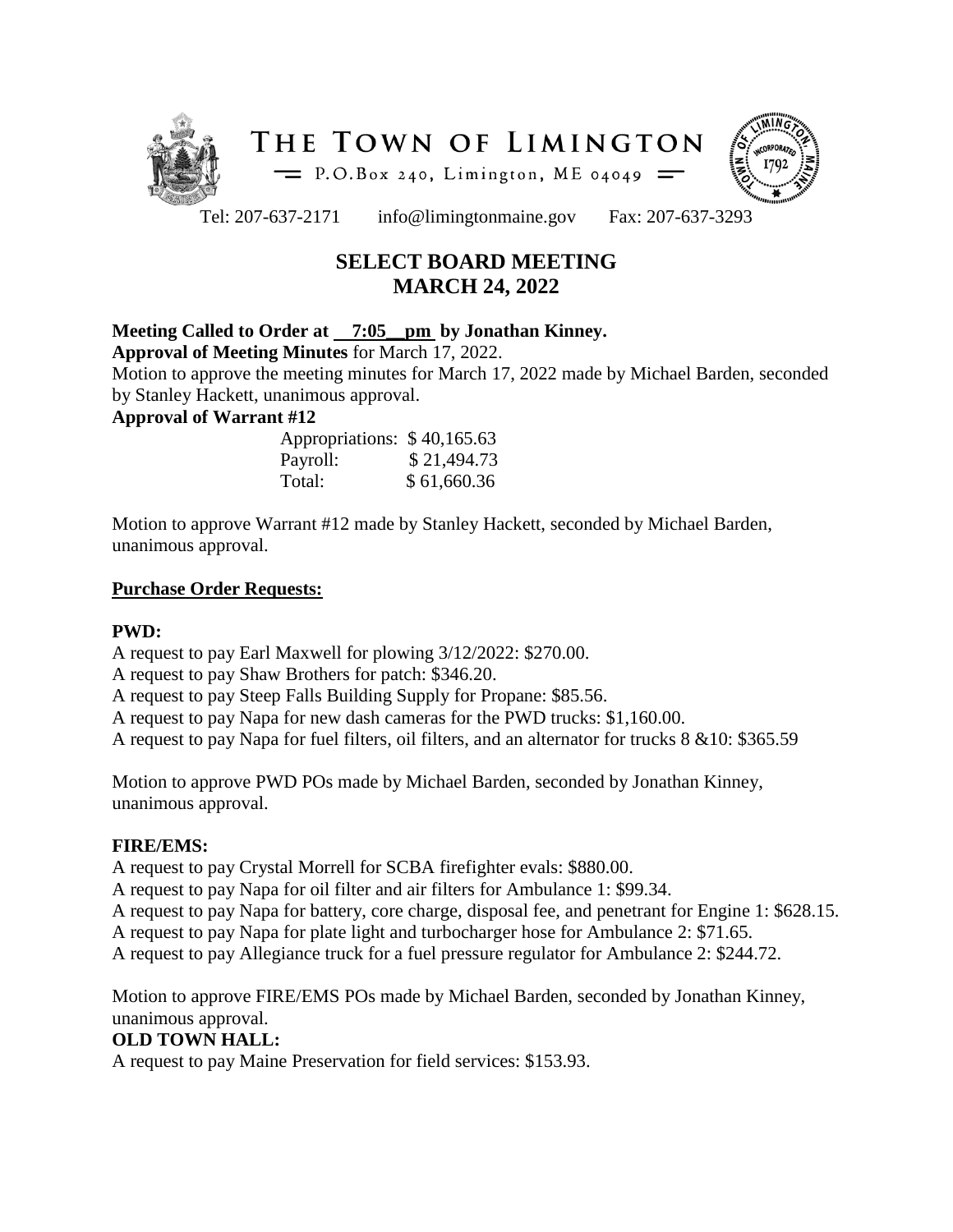Motion to approve Old Town Hall PO made by Michael Barden, seconded by Jonathan Kinney, unanimous approval

## **CEO:**

A request to pay the Treasurer of the State of Maine 25% plumbing permits fee: \$1,465.00. Motion to approve PWD POs made by Michael Barden, seconded by Jonathan Kinney, unanimous approval

A request to pay the Treasurer of the State of Maine DEP water quality improvement permit fee: \$165.00.

A request to pay Sleeper's Hardware for keys: \$9.16.

Motion to approve CEO POs made by Michael Barden, seconded by Jonathan Kinney, unanimous approval

#### **Old & New Business:**

Deputy CEOs, the Town has hired 1 today and 1 tomorrow part time.

Motion to accept the Limington Parks and Recreation job description as revised 3/23/2022 for the Recreation Director made by Stanley Hackett, seconded by Michael Barden, unanimous approval.

We will place a <sup>1</sup>/4 page ad in Your Weekly Shopping Guide for the job. Motion made by Jonathan Kinney to run the ad for two weeks, seconded by Stanley Hackett, unanimous approval.

## **Weekly Update on Select Board activities:**

Met with citizen about the various town committees and boards and some continuity between different committees and their by-laws. Discussed the FAC and by-laws, and setting out expectations. Discussed the OTH committee and by-laws.

The Select Board has been discussing the role of the FAC with the department heads and how the communications could be improved, how reappointments or new appointments can be made, and how to restructure to work better, with updated by-laws and discussions. Currently the FAC only has two members. Stanley Hackett made a motion to disband the FAC the by-laws are reviewed and updated, motion seconded by Michael Barden, unanimous approval.

Potential full time Paramedic being hired. The Fire Chief has been looking for sleeping quarters and has some leads.

#### **Informational Bulletin:**

#### **Please be aware that Limington Roads are POSTED until after frost.**

**Transfer Station hours** are Saturday and Sunday from 9 a.m. to 4 p.m. and Wednesday 12-4 p.m. Recyclable materials go in the compactor at the Transfer Station. Transfer Station stickers are available at the Town Office. **A Transfer Station sticker must be attached to your vehicle windshield for the disposal of ALL items.**